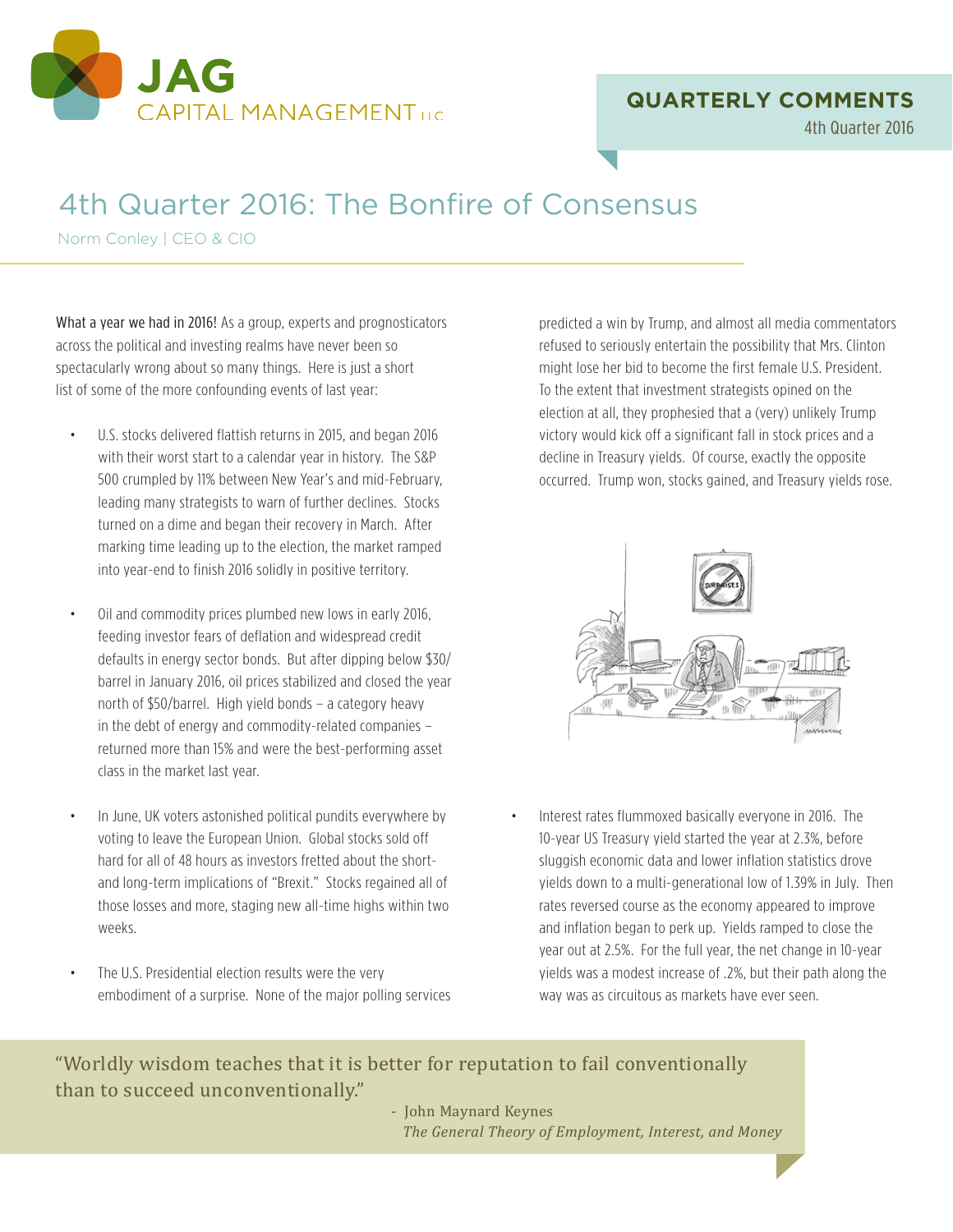Last year showed us lots of examples of events straying from consensus expectations. But should this be considered "surprising" at all? Probably not. Note that those who make their living predicting markets or election results generally rely heavily upon their reputations to further their careers. When making their forecasts, they are naturally aware of their peers' projections. The farther their forecasts vary from those in their cohort, the bigger the risk that they

will look spectacularly wrong compared to everyone else. Obviously, for someone in the business of making predictions, being dead wrong can be disastrous to one's professional reputation. Therefore, experts in a variety of fields tend to exhibit "herding" behavior, in the sense that their predictions and observations tend to be relatively similar to one another. As an investor, being aware of this tendency can help one avoid the perils of consensus thinking.

### **Barron's 2017 Analyst Forecasts**

#### As of 12/16/2016 >> S&P 500: 2,258 | S&P 500 Op EPS: \$108.95 | 10 Year Trsy Yield: 2.60%

| Analyst              | <b>Firm</b>                | Year-End 2017<br>S&P 500 | Implied % Chq<br>from 12/16/16 | GDP<br>Growth 2017 | S&P<br><b>EPS 2017</b> | Implied S&P 500 Op<br>EPS % Chg in 2017 | 10 Year<br><b>Trsy Yield</b> |
|----------------------|----------------------------|--------------------------|--------------------------------|--------------------|------------------------|-----------------------------------------|------------------------------|
| Stephen Auth         | <b>Federated Investors</b> | 2.350                    | 4.1%                           | 3.00%              | \$130.00               | 19.3%                                   | 3.00%                        |
| Jonathan Glionna     | Barclays Capital           | 2,400                    | 6.3%                           | 2.20%              | \$127.00               | 16.6%                                   | 2.40%                        |
| Jeffrey Knight       | Columbia Mgmt              | 2.450                    | 8.5%                           | 3.00%              | \$135.00               | 23.9%                                   | 2.90%                        |
| Heidi Richardson     | <b>Blackrock</b>           | 2.400                    | 6.3%                           | 2.40%              | \$127.00               | 16.6%                                   | 2.75%                        |
| David Kostin         | Goldman Sachs              | 2,300                    | 1.9%                           | 2.20%              | \$116.00               | 6.5%                                    | 2.75%                        |
| Dubravko Lakos-Bujas | JP Morgan                  | 2.400                    | 6.3%                           | 2.10%              | \$128.00               | 17.5%                                   | 2.55%                        |
| Tobias Leykovich     | Citi Research              | 2,325                    | 3.0%                           | 1.80%              | \$129.00               | 18.4%                                   | 2.60%                        |
| Adam Parker          | Morgan Stanley             | 2.300                    | 1.9%                           | 2.00%              | \$128.70               | 18.1%                                   | 2.50%                        |
| John Prayeen         | Prudential Intl.           | 2.575                    | 14.0%                          | 3.00%              | \$122.20               | 12.2%                                   | 2.75%                        |
| Savita Subramanian   | <b>BofA Merrill Lynch</b>  | 2,300                    | 1.9%                           | 2.00%              | \$129.00               | 18.4%                                   | 2.65%                        |
| Average              |                            | 2.380                    | 5.4%                           | 2.37%              | \$127.19               | 16.7%                                   | 2.69%                        |
| <b>Median</b>        |                            | 2.375                    | 5.2%                           | 2.20%              | \$128.35               | 17.8%                                   | 2.70%                        |

Source: Barron's Magazine; December 19th, 2016 issue

The Barron's poll of Wall Street strategists' forecasts for 2017 provides a good snapshot of consensus expectations for the year ahead. Note that only one out of ten is willing to vary much from the herd in their prediction for the S&P 500 index. The rest of the strategists are clustered in a comfortable herd that expects modest, single-digit upside for the broader market this year. The strategists' expectations are similarly herded in reference to GDP growth, S&P 500 earnings, and the yield on 10-year Treasuries.

Our main takeaway from this table is that we should not be surprised to be surprised in 2017, at least relative to the experts' projections. For example, the average and median expectations for the S&P 500 indicate a gain of approximately 5% for the full year.

The strategists could be right in expecting low returns for the S&P 500 this year, but history is not on their side. Since 1901, there have been only 12 calendar years in which the S&P 500's return has ranged

## **S&P 500 Price Only Annual Returns**

| $\,>\,$ | $\leq$             | # of Years     |
|---------|--------------------|----------------|
| $-48%$  | $-42%$             | 1              |
| $-42%$  | -36%               | $\overline{2}$ |
| $-36%$  | $-30%$             | $\overline{2}$ |
| $-30%$  | $-24%$             | $\overline{2}$ |
| $-24%$  | $-18%$             | 3              |
| $-18%$  | $-12%$             | 9              |
| $-12%$  | $-6%$              | 10             |
| $-6%$   | 0%                 | 10             |
| 0%      | 6%                 | 12             |
| 6%      | 12%                | 12             |
| 12%     | 18%                | 18             |
| 18%     | 24%                | 12             |
| 24%     | 30%                | 12             |
| 30%     | 36%                | 5              |
| 36%     | 42%                | $\overline{4}$ |
| 42%     | 48%                | $\overline{2}$ |
|         | <b>TOTAL YEARS</b> | 116            |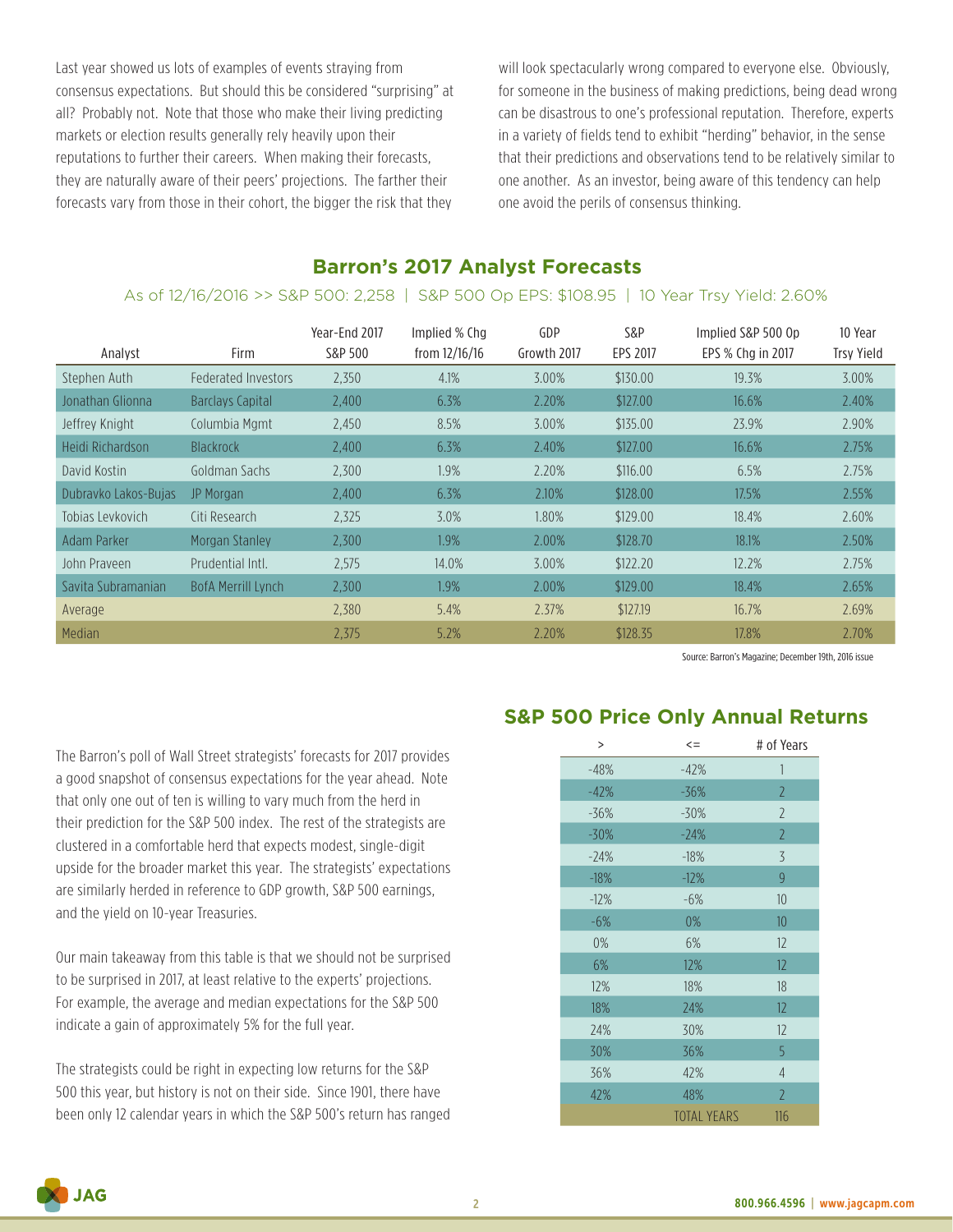between 0% and +6%. There have been 10 years in which the S&P 500 fell between 0% and -6%. Putting those two figures together, the yearly S&P return has been between -6% and +6% 22 times since 1901, or roughly 19% of the time. The other 81% of years have seen bigger price moves for stocks, with a bias to big "up" moves. Stocks have risen more than 12% in 53% of years, while they have fallen more than 12% in only 16% of years.

From our perspective, the odds favor a decent-sized move for stocks in 2017, with the trillion dollar question being one of direction.

Factors that we think are supportive of a continued bull market in stocks this year include the following:

- Love him or hate him, President-elect Trump will be coming to office with a pro-growth agenda. If he is able to execute his proposals to cut corporate taxes and increase infrastructure spending, corporate profitability and the growth rate of the economy are set to improve.
- Even before the presidential election, there were positive signs emerging in the economy. Manufacturing has rebounded, we are at near full employment, wage growth is improving, and the housing market continues to recover.
- Inflation is firming. While there is definitely "too much of a good thing" when it comes to inflation, it is much preferable to deflation. Falling or stagnant prices send negative signals to markets, and they tend to slow down consumer and corporate spending decisions. Why buy something now if the price will be the same – or lower – tomorrow? Continued reflation of prices for goods and services will most likely be received favorably by investors.
- After hovering for years at extremely low levels, interest rates appear to (finally) be normalizing. Moderately higher rates are a positive for most financial services companies, and they also help savers and investors.

#### EVERYONE'S A MEDIA EXPERT.





• Investor sentiment has improved meaningfully over the past twelve months. We think this is important. Nasty memories of the financial crisis do not fade easily, and most investors have been cautious or even outright skeptical of stocks for several years now. As long as investors do not become too exuberant, rising bullish sentiment is likely to be a tailwind for

There are also some headwinds to consider for 2017:

stock prices this year.

- Stocks are not cheap. The S&P 500 trades at more than 21 times trailing earnings. On this basis, stocks are more expensive on average than they have been in 90% of all prior periods. Looking ahead, the S&P trades at 17 times analysts' estimates for the next 12 months, which is above the historical forward multiple of 15 times. Stocks are also relatively expensive on a price-to-book and price-to-sales basis.
- If history is any guide at all, President Trump will experience some speed bumps as he seeks to institute his preferred policies. Even though he has a Republican congress to help him, many of those Republicans are not in his corner. Therefore, he is likely to run into difficulty selling big tax cuts and higher fiscal spending, to say nothing of repealing and replacing the Affordable Care Act. To the extent that these changes take longer or end up being diluted, investors could be disappointed.
- Although we think a moderate increase in interest rates is a net positive for the economy and investors, there could be some negative side effects. Ultra-low rates over the past several years spurred some investors to allocate more capital to stocks. But if bond yields rise enough, they begin to offer more competition to equities.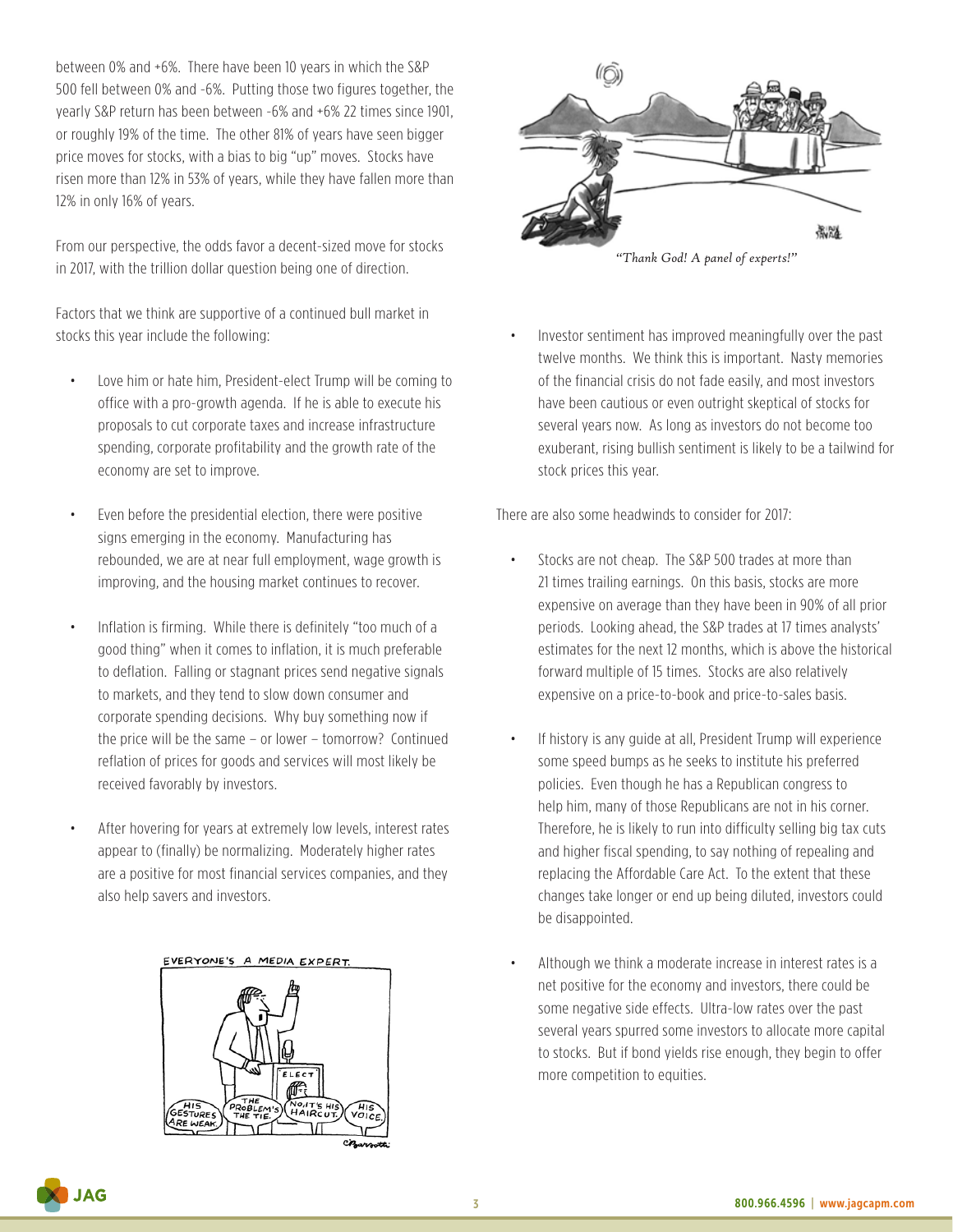

All in all, we approach this year with cautious optimism on the economy and the markets. We think it likely that economic growth will improve to some degree over the course of 2017. Stocks are not cheap, but bull markets generally support higher valuations. Corporate earnings have been generally disappointing for several years now, but potentially lower taxes and a resurgence in Energy and Financial sector profitability could finally help S&P 500 earnings meet or beat analyst expectations. Finally, roughly half the country is lessthan-enthused with the prospects for the Trump presidency. This is not unlike the sentiment that greeted President Obama after the 2008 election. To the extent that Trump proves to be more competent and less disruptive than many people expect (again, just like Obama did after his own inauguration), he could represent an "upside surprise" for investors.

Happy New Year!

Norm Conley

# Looking Ahead to 2017

- Valuation is still elevated. Not a catalyst but worth noting.
- Investor sentiment was sour most of 2016, but that is not the case anymore.
- People are expecting big, quick results from Trump. History argues against that outcome. Washington has a tendency to slow everything down.
- Many people, especially Republicans, expect the market to perform well under Trump. Previous instances are not promising.
- Regardless, year 1 of presidential election cycle returns is the worst. Why? Because year 1 is characterized by changes in legislation that are never uniformly popular. Year 3 is the best. Why? Because by that time, Presidents have generally accomplished most of their agenda, at least the parts they are able to push through Congress. Less change = better returns for stocks.
- Have low expectations for 2017. But stay invested and opportunistic. Longer term, Trump policies could be good for economy and markets. Cash returns are still miniscule. Bonds are ok – better than most think, especially as a diversification tool in a portfolio. Plus, as we saw last year, sometimes it pays to expect the unexpected!
- Big correction is probably not in the cards, but would be a buying opportunity if it occurred.